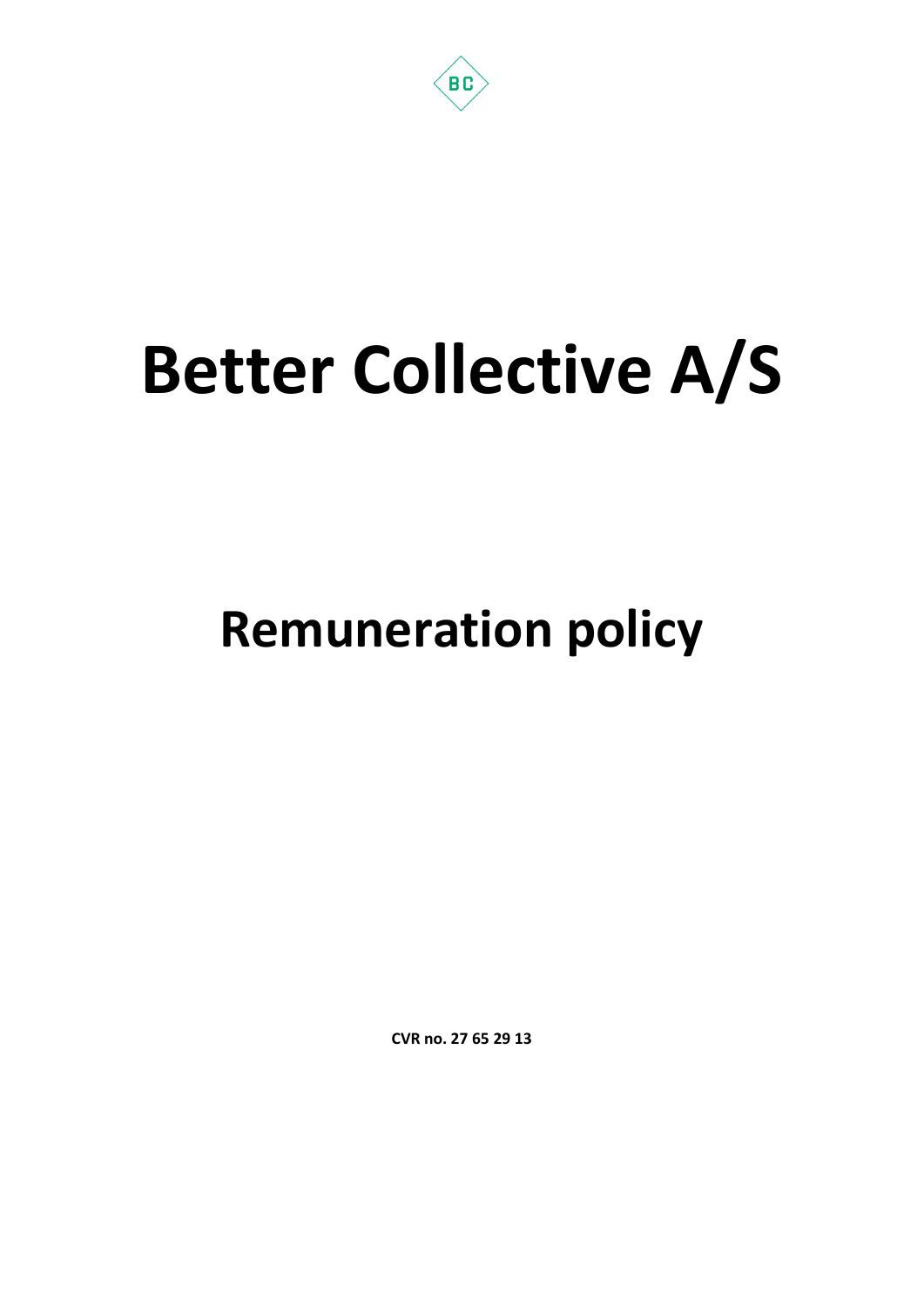

# 1. Introduction

1.1 This document constitutes the general policy (the "Remuneration Policy") as approved by the general meeting of Better Collective A/S (the "Company") for remuneration offered to members of the Board of Directors and the Executive Management of the Company. The Remuneration Policy replaces the General Guidelines for Incentive Remuneration to the Board of Directors and the Executive ManagementRemuneration Policy as adopted by the Annual General Meeting on May 2, 2018April 22, 2020.

The Executive Management includes executives in the Company registered as such with the Danish Business Authority (in Danish: Erhvervsstyrelsen).

- 1.2 Pursuant to section 139 and 139a of the Danish Companies Act, the Board of Directors of a Danish company admitted to trading on a EU regulated market must adopt a Remuneration Policy for the Board of Directors and the Executive Management. Such policy shall be approved by the Company's shareholders at a General Meeting.
- 1.3 Agreements about remuneration for members of the Board of Directors or Executive Management entered into before the adoption of these guidelines will continue on already agreed terms. Any amendment of existing agreements as well as conclusion of new agreements with the members of the Board of Directors or the Executive Management are subject to the below policy and may at the earliest be entered into on the day after the approved Policy has been published on the Company's website.
- 2. Underlying principles and correlation between remuneration and long-term interests, business strategy and sustainability
- 2.1 The overall objective of the Remuneration Policy of Better Collective is to attract, motivate and retain qualified members of the Board and the Executive Management as well as to align the interests of the Board and the Executive Management with the interests of the Company's shareholders and other stakeholders. The remuneration of the Board and the Executive Management shall be designed to support the strategic goals of Better Collective and to promote value creation for the benefit of the shareholders of Better Collective.
- 2.2 The Remuneration Policy contributes to and supports the company's business strategy as well as long-term interests through different mechanisms. The short-term incentive program (the "STI"), which is a cash-based bonus scheme for the Executive Management, applies performance criteria (the "KPIs") and associated financial and non-financial goals for one year at a time. The KPIs are typically, but not necessarily, directly linked to the financial targets communicated to the market. The Board of Directors will review and adjust these annually to reflect any changes in strategy and the Company's situation.
- 2.3 The long-term incentive program (the "LTI"), which is a share-based incentive scheme, seeks to secure the Executive Management's incentive to safeguard the Company's long-term interests. The fact, see paragraph 4.5 below, that the share-based incentive has a minimum 3-year vesting period and that the vesting of warrants may be subject to fulfillment of certain financial vesting targets ensures that the Executive Management are continuously exposed to the share price development for up to a 5-year horizon. The combination and distribution between the STI and the LTI thus seeks to ensure a balance between short-term and long-term results to the benefit of the Company, its shareholders and other stakeholders.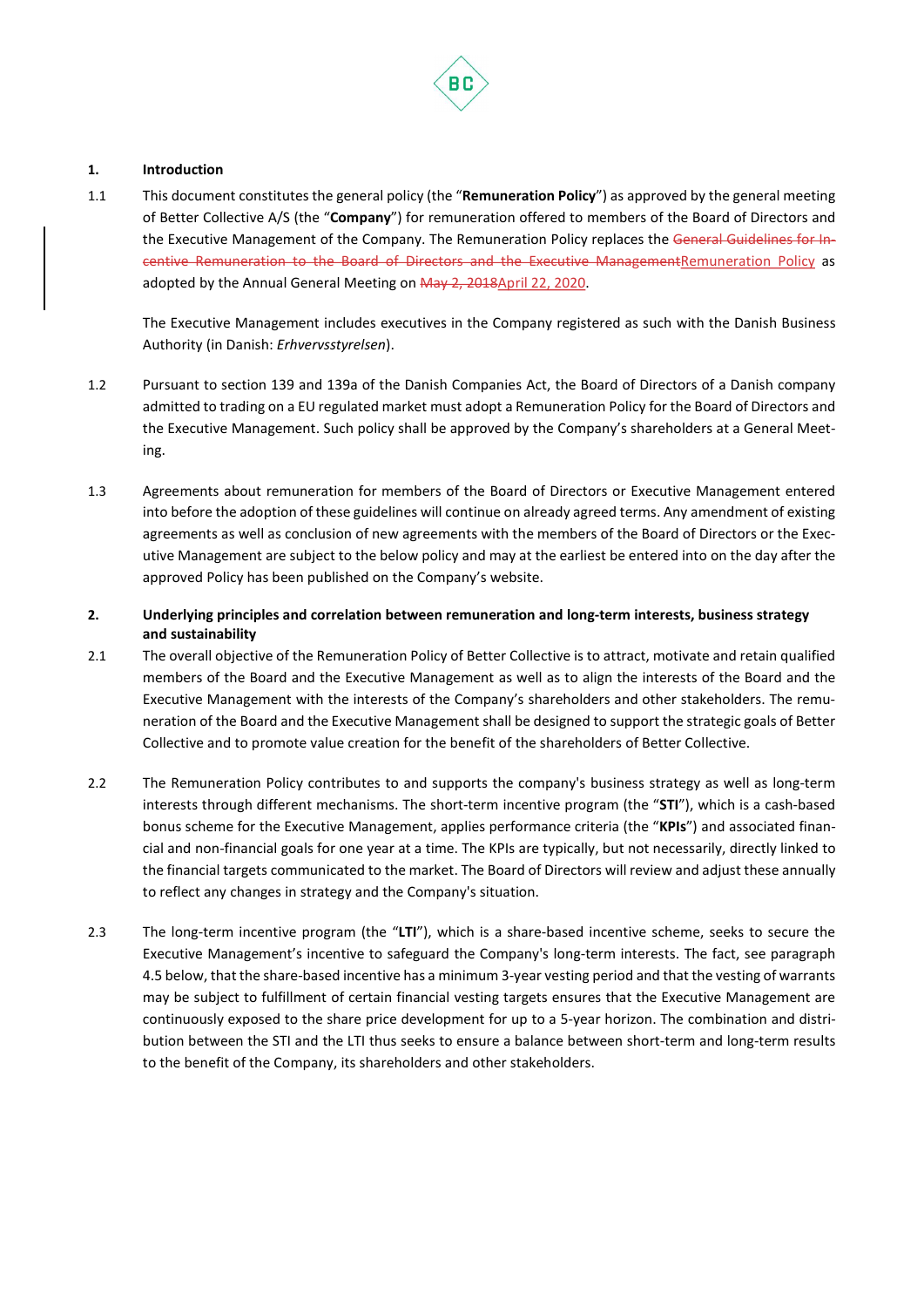

- 2.4 One third of the Board of Directors' fixed annual remuneration is paid out in shares in the Company which must be held in custody by the Board members for a minimum of three years with the purpose of aligning the interests of the Company's shareholders and the members of the Board of Directors in regard to the development of the share price.]
- 2.52.4 The Remuneration Policy ensures a correlation between Executive Management remuneration and long-term value creation which is in the interest of shareholders as it strengthens the sustainability of Better Collective's business model. The LTIP's financial improvement incentive and retention element both contribute to longterm value creation and sustainability in the company.
- 2.62.5 The remuneration and other relevant terms of employment of Better Collective's employees have been taken into consideration in the preparation of this Remuneration Policy. The remuneration of Better Collective's employees is based on the following principles:
	- Remuneration is based on local conditions in the markets where Better Collective operates
	- Remuneration principles and structure apply to all employees irrespective of their geographic location, but the actual remuneration depends on local market conditions and may therefore vary by country
	- To ensure transparency in performance-related pay, KPIs are used, primarily growth and the profitable development of Better Collective's business
	- To ensure that key employees focus on the long-term interests of the shareholders, share-based incentive plans are related to business performance or improved share price performance

# 3. Remuneration of the Board

- 3.1 The members of the Board are remunerated with fixed annual fees approved by the General Meeting. All members of the Board receive an annual base fee which shall be in line with market practice of comparable listed companies taking into account the required competencies, effort and scope of work of the members of the Board. The Chairman of the Board receives 3 times the annual base fee for his/hertheir extended duties. The Vice Chairman of the Board receives 2 times the annual base fee for their extended duties. All members of the Board, who are also members of the committees established by the Board, receive an additional fixed fee as remuneration for their committee work. The Chairman of a committee receives 2 times the annual fixed fee for the committee. The size of the fixed committee fee depends on the competencies, effort and scope of work required by the members of each committee.
- 3.2 [One third of the total fixed annual remuneration is converted into a number of Better Collective shares by applying the average share price of the Better Collective share in the 3-day-period following the release of the Q4 full year report for the previous financial year (i.e. the Q4 full year report for the financial year previous to the financial year during which the shares have been earned). The calculated numbers of shares are transferred to the Board members' custody accounts once annually following the release of the Q4 interim report for the financial year during which the shares have been earned. Any remuneration for tasks, which are outside the normal duties of a Board member and any travel allowance (ref 3.3 and 3,5), are not included for purposes of calculating the number of Better Collective shares allocated. The shares must be held in custody by Board members for a minimum period of three years. This condition only applies to Board members continuing as members of the Board after the Annual General Meeting.]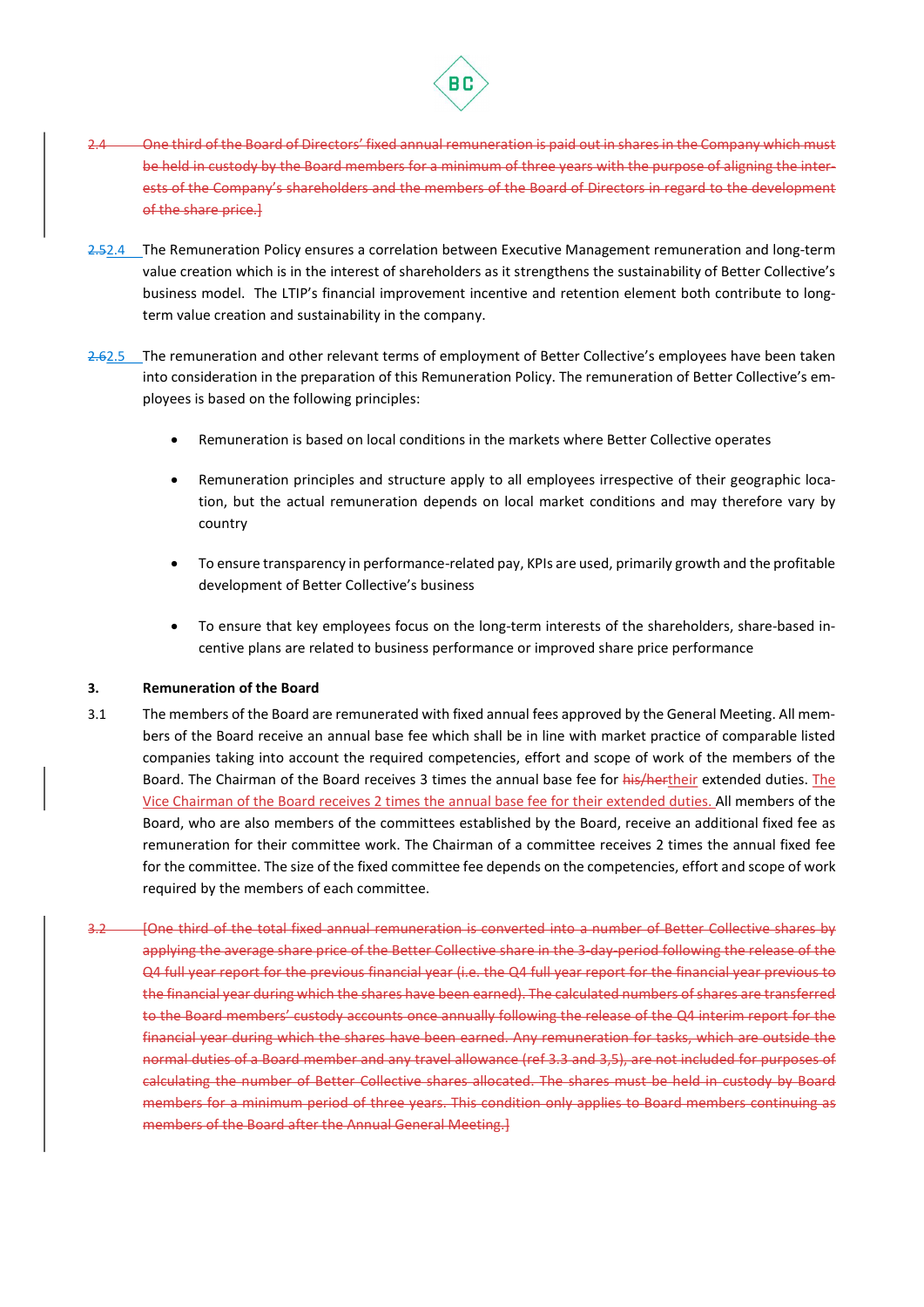

- 3.33.2 Members of the Board may be entitled to reasonable travel allowance and participation in relevant training. In the event a member of the Board takes on specific ad hoc tasks outside the scope of ordinary tasks of the Board in accordance with the Rules of Procedure of the Board, the member may be offered a fixed fee for the work carried out related to such tasks.
- 3.43.3 No retention or severance schemes apply for the Company's board members.
- 3.53.4 To remain competitive in the international market and to be able to attract and retain qualified members of the Board of Directors it is considered in the best interest of Better Collective and its shareholders to include the possibility to offer a share-based instrument to a new member/proposed candidate of the Board of Directors on a discretionary basis. A new member of the Board may be granted share-based instruments upon election given certain circumstances. The grant of share-based instruments to a new member of the Board of Directors is subject to approval by the Annual General Meeting. The share-based instruments granted to the Board of Directors may be in the form of warrants in line with the Company's established LTI program for key employees and the Executive Management. To ensure the Board's independence and supervisory function, the Nomination Committee shall in its sole discretion determine whether or not to endorse a proposal for a grant of a share-based instrument to the proposed candidate for the Board of Directors, further vesting of warrants granted to such new members of the Board of Directors shall not be subject to fulfilment of forward-looking performance criteria.

# 4. Remuneration of the Executive Management

- 4.1 The Executive Management's terms of executive employment and remuneration are agreed between the individual executive and the Board. The total remuneration of the Executive Management may consist of the following fixed and variable remuneration components:
	- (a) a fixed base salary including pension contributions (the "Base Salary")
	- (b) variable remuneration consisting of STI (up to 100% of the Base Salary)
	- (c) variable remuneration consisting of LTI (up to 100% of the Base Salary)
	- (c) customary non-monetary executive employment benefits
	- (d) termination and severance payment

The purpose of these remuneration components is to create a well-balanced remuneration package reflecting individual performance and responsibility of the members of the Executive Management in relation to established financial and non-financial targets and the Company's overall performance.

# 4.2 Base salary

The annual base salary is determined with a view to provide a competitive remuneration to attract and retain members of the Executive Management with the required professional and personal competences. The annual base salary for the members of the Executive Management shall be in line with market practice and based on the individual member's responsibilities and performance. The members of the Executive Management shall be entitled to customary non-monetary benefits as approved by the Board. The members of the Executive Management can also participate in the pension scheme of the Company, which for the Executive Management may amount to up to 16% of the fixed remuneration.

#### 4.3 Variable remuneration

In addition to the annual base salary, the members of the Executive Management may receive variable remuneration which shall be based on the individual performance and responsibility of the members of the Executive Management in relation to established financial and non-financial targets, both in the short and the longer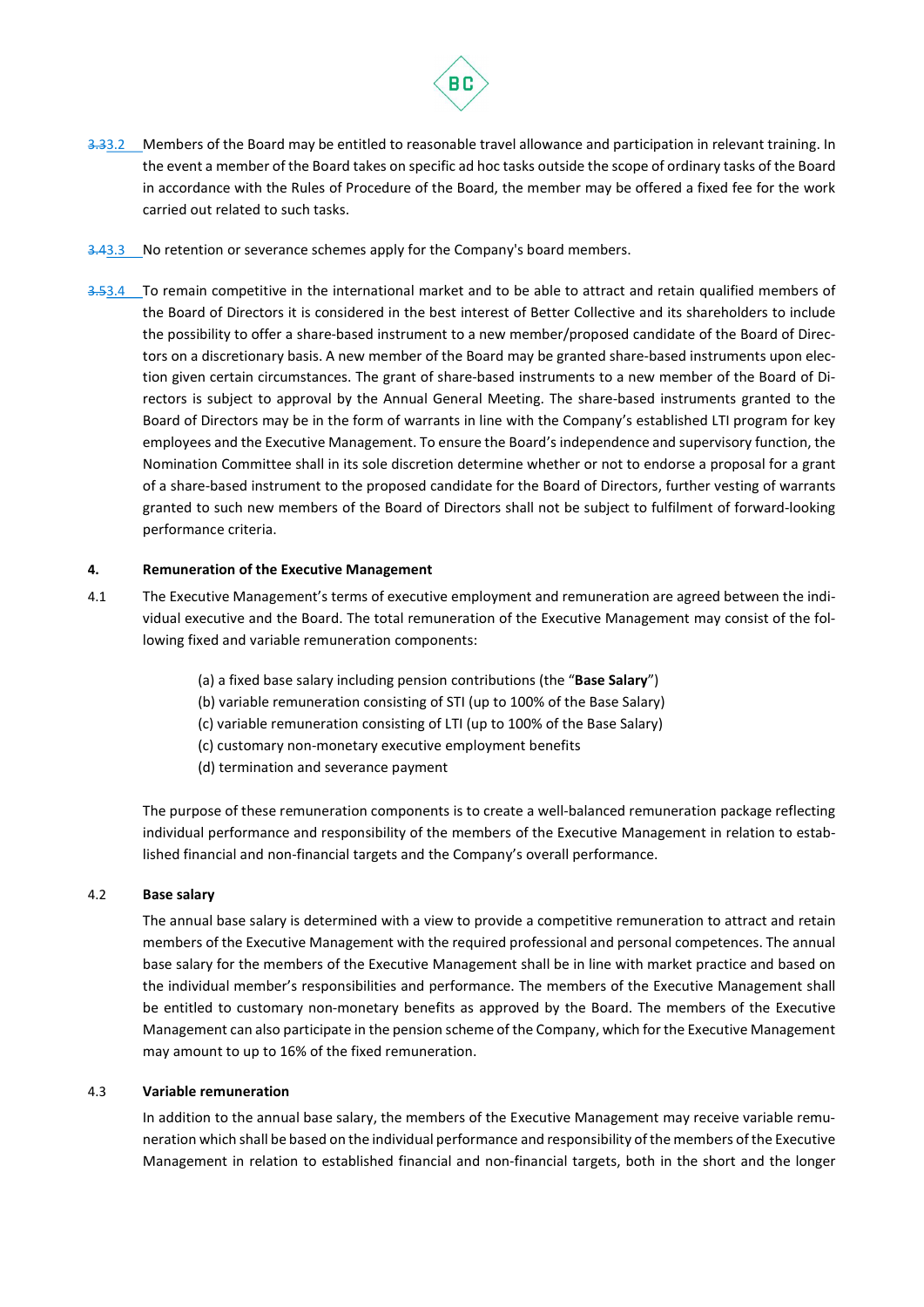

term, as well as the Company's overall performance. The Executive Management may, at the discretion of the Board, be entitled to participate in the following incentive schemes:

(a) Cash bonus (STI)

(b) Share-based incentive (LTI)

#### 4.4 STI

Cash bonus schemes consist of an annual bonus, which the individual member of the Executive Management can receive if KPIs and associated financial and non-financial goals of the Company and other possible personal targets for the relevant year have been met. The maximum cash bonus shall be equivalent to 100 percent of the Base Salary of each eligible participant of the Executive Management. Payment of bonus is only relevant when KPIs have been fully or partly met (as determined by the Board of Directors). If no targets are met, no bonus is paid out. Targets for the Executive Management shall be agreed upon in advance by the Board of Directors and the Executive Management.

#### 4.5 LTI

The general meeting decides whether or not to establish an LTI. The LTI program shall be based on the issuance of share based rights in the Company ("Warrants"). Each Warrant will entitle the recipient to receive one share in the Company against payment of an exercise price (determined in connection with the implementation of the LTI program) after a minimum three year vesting period, provided the targets for vesting are met. When an LTI program is established, the Executive Management may participate with an awarded value of shares and/or warrants for the grant year of up to 100 percent of the annual base salary (at the time of grant). The value of the granted warrants is calculated in accordance with the Black-Scholes formula. Warrants granted under an LTI program will vest annually over a period of minimum three years from the date of grant. The targets for granting and/or vesting, if any, will be defined in advance by the Board of Directors. The targets may include financial and strategic targets of the Company as well as individual targets. If the targets have not been fully or partly met, vesting of the warrants will be reduced or lapse. It is a prerequisite for the Executive Management's vesting rights that their executive employment with the Company is not under notice or terminated for any reason by any party throughout the vesting period. This prerequisite may not apply in certain "good leaver" situations.

#### 4.6 Termination and severance payment

The Executive Management will typically be employed without a time limit, but with the right to reciprocal termination. The Company may terminate with a notice of termination of 12 months, while the Executive Management member may give notice to the company of 6 to 9 months. The total value of remuneration to each member of the Executive Management regarding the notice period, including severance pay, cannot exceed two years remuneration including all remuneration components. In the event of the death of a member of the Executive Management, the company may pay what amounts to up to 6 to 12 months' remuneration to the Executive Management member's survivor.

#### 4.7 Clawback

In the situation where bonus, warrants or other incentive remuneration have been provided to a member of the Executive Management on the basis of data or accounts which subsequently prove to have been misstated, the Company may reclaim the incentive remuneration in full or in part on the basis of such data.